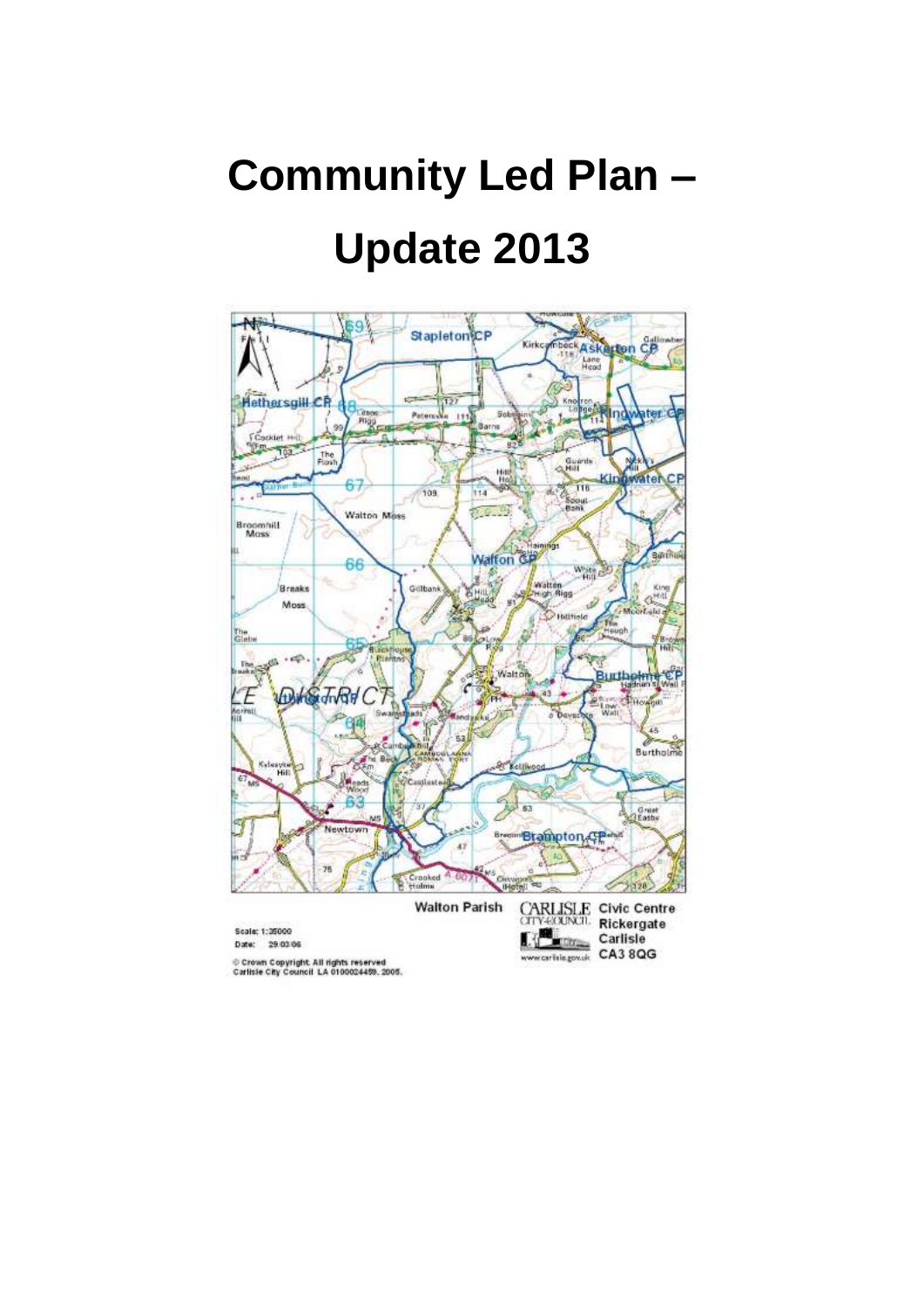#### **Overview**

The Parish Council have supported a review and update of the Parish Plan which was first undertaken in 2007. The Parish Plan is based on information from the parishioners and forms the basis for improvements and changes within the Parish. The most notable example from the last Parish Plan was the updating of the play area. Parish Plans are now known as Community Led Plan's (CLPs). A full review of the 2007 Plan is provided in appendix A.



#### **Methodology**

In order to update the CLP, a questionnaire was distributed throughout the Parish in 2012. There were 41 questionnaires returned and analysed which is a 34% return rate, and is in line with national averages for these types of survey. Of these three-quarters were from within Walton village with the remainder from the outlying areas of the community. The results obtained from this questionnaire were collated to form the basis for an up to date Action Plan.

The main action points, as identified in the questionnaire, were then re-distributed to all households in 2013 as a one page tick sheet, including a proposed priority ranking for each action point (based upon the strength of results from the original survey). Unfortunately only 9% of these surveys were returned and therefore the results have not influenced this CLP. The points are however listed in Appendix B for information and future reference.

This document is structured around topics with proposed actions detailed at the end of each topic. These actions are summarised at the end of the document.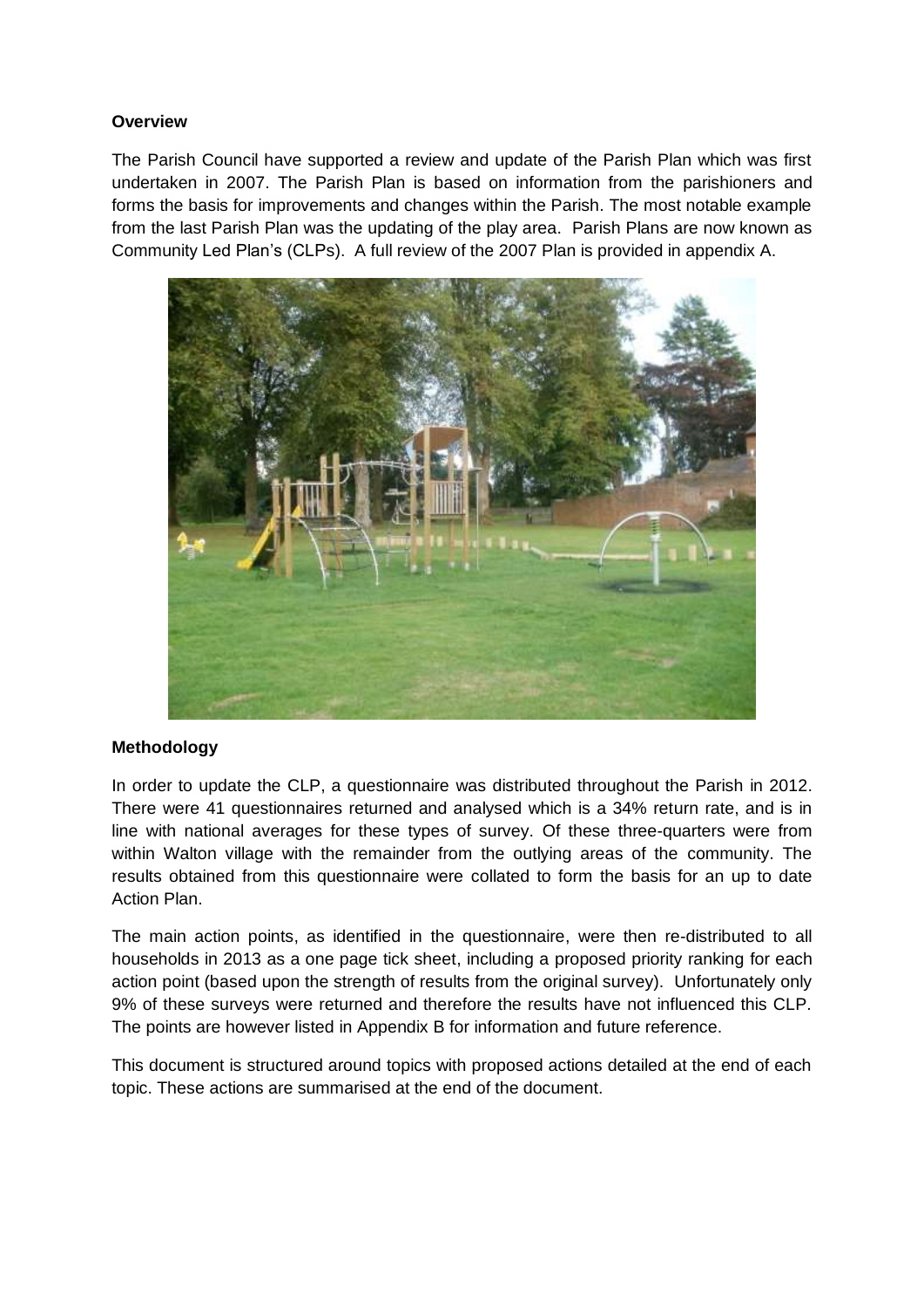## **General Information**

According to the 2011 Census Data (Office of National Statistics 2013) [0](#page-19-0) there are 277 people living in the parish in 119 occupied households.

Of the responses obtained in our survey there was a cross-section of ages within the households, as shown below, with the majority in the over 60 bracket.



**Figure 1: Distribution of Respondents by Age**

Comparing this with the demography of the Parish and normalising the distribution shows that the responses represent a larger proportion of people who are over 60 year old rather than the 18 to 60 bracket.



**Figure 2: Distribution of Respondents by Age Compared to Demography**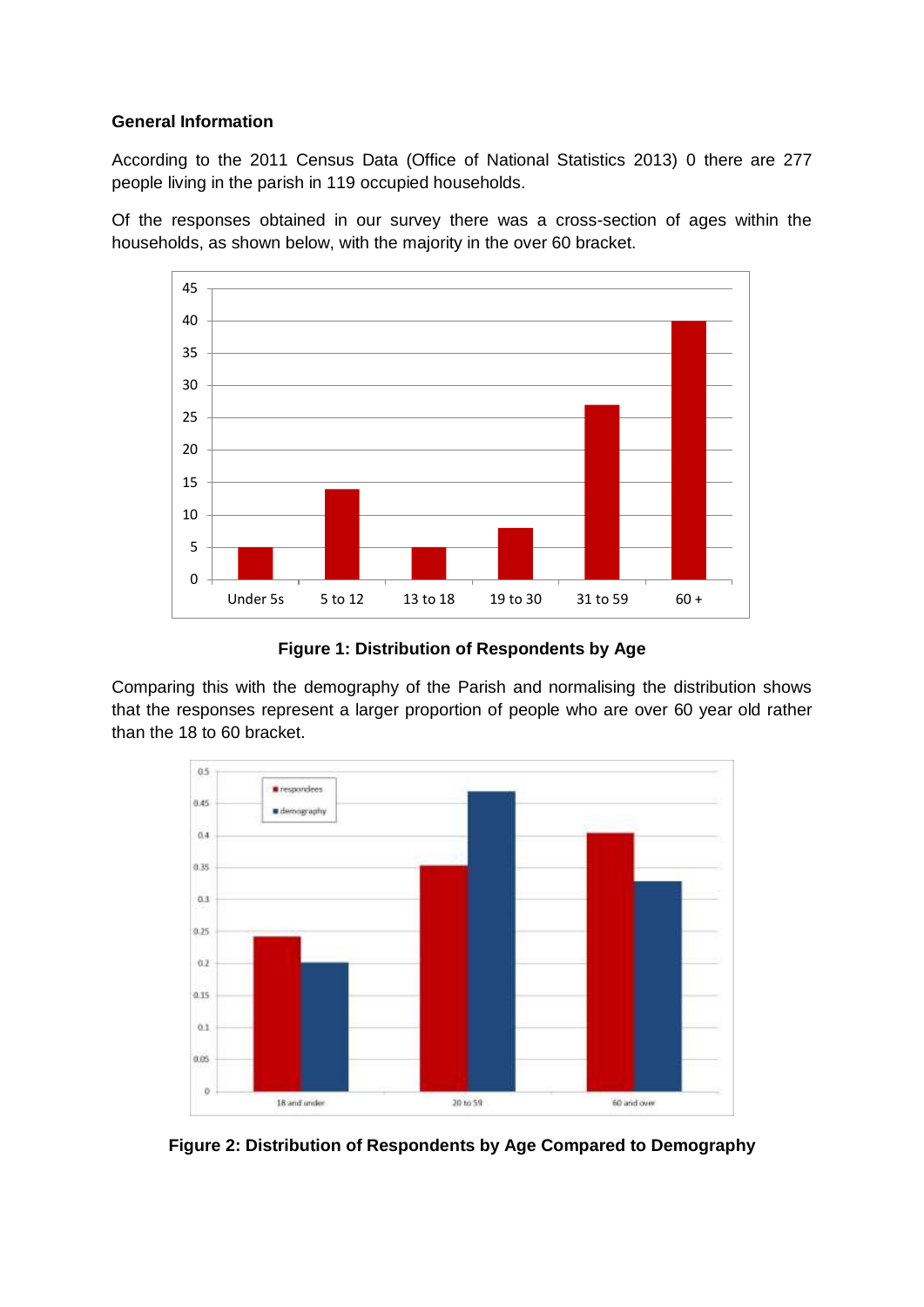Walton Parish can be considered to be an affluent Parish with a higher percentage of employment and occupier owned properties and a lower percentage of long term illness and benefit claimants than the rest of Cumbria [1].

The main things people like about living in the Parish are:

- Quiet, rural, yet close to shops and facilities
- The people friendly and a good community spirit
- Green space, including Walton Moss and the Village Green
- The use of the Village Hall by a tea room

The main improvements people would like to see are:

- Open a pub
- Open a shop
- Reduce speeding through the village

#### **Social & Community**

The general feeling is that activities and social events have improved since the commencement of the "Walton Village Hall Social Committee" (a fundraising sub-committee of Walton Village Hall) and if further activities or events took place in the Village Hall then the Parish would support them. The regular social gathering on the village green is a positive, and people are keen for this to continue. The general consensus for social events is to find the right balance between often enough, but not too often that they become too repetitive or boring. It is also essential to reach out to the full range of ages and interests.



For organised events the "bring your own drinks" method is not fully supported and an alcohol licence was thought to be worth considering. The events were considered expensive although people were prepared to pay a little bit over the odds to support the community.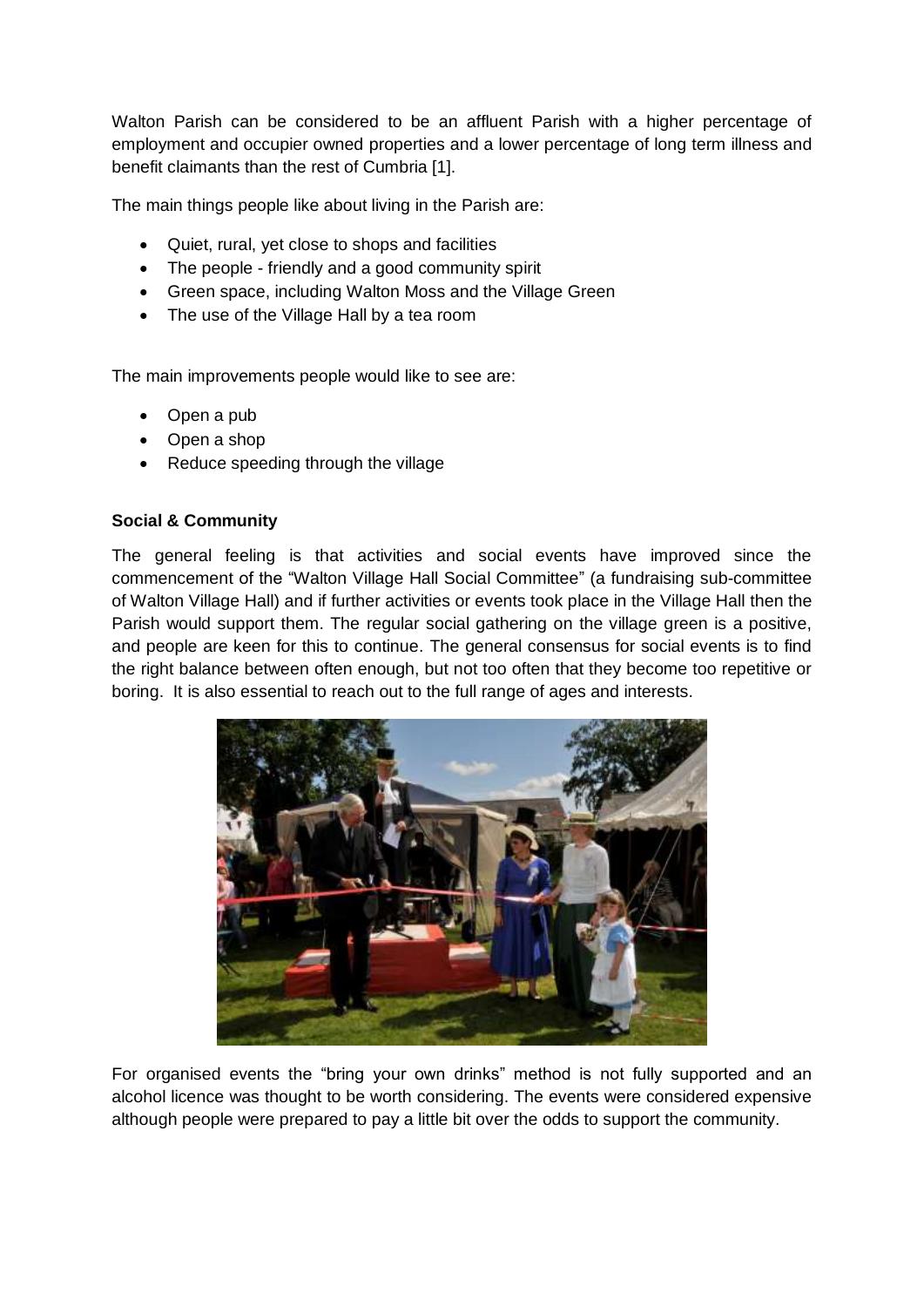Evening classes were suggested as a possible form of social activity, from brownies/cubs/scouts for children to fitness or educational or textile classes for adults or cycling groups.

Potential options for activities/initiatives included:

- Things for the over 65s Christmas dinner / outings
- Things to do rather than just sitting and chatting
- Fitness classes, blood donation, educational or computer classes (Heartstart was good and well attended), health type classes, outreach health check up

In addition the provision of a mobile defibrillator was considered to be a good idea.

Actions

- Continue with social events but reach out to the wider community for different ages and activities.
- Consider licensed events

## **Children and Young People**

The vast majority of respondents are very happy with the new play area. The only slight concerns some had were a need for additional litter bins and toilet facilities. Most did not feel that any changes or additions to this area were necessary and that the younger age range in the parish was well accommodated for. There was no support for re-opening a Parent and Toddler group.

However 81% of respondents believed that some facilities for older children were necessary.



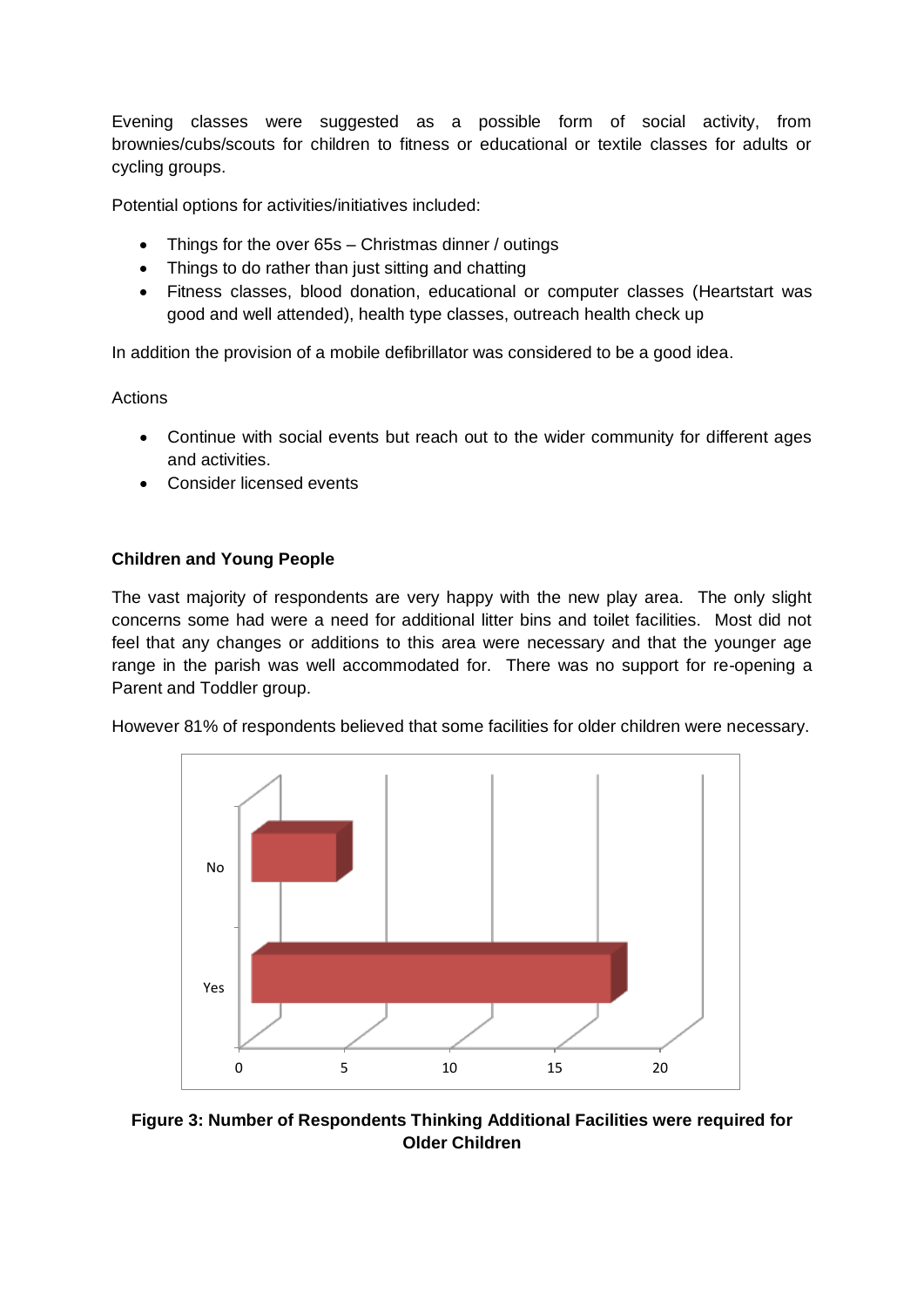Many suggested a youth club, however support for attending or volunteering appeared low from the sample of people who answered this question. Other suggestions included basketball hoops, a cricket pitch or a bike track in the Moor. Young people from only one household in the entire parish attended the Carlisle Youth Zone.

Concerns were raised over anti-social behaviour that may be encouraged by any potential youth shelter and 79% of parishioners would not want investment to be made in this type of facility.

Actions

- Determine needs with respect to the play area for older children in the parish.
- Consider additional litter collection facilities

## **Village Hall**

Two thirds of the people who replied use the Village Hall, but the feeling was that it would be good to promote the availability and potential use of the Village Hall in newsletter/posters on notice board/website/Brampton & Beyond/schools etc. *(Brampton and Beyond are a trust who work with Brampton and the surrounding 21 parishes. One of their main priorities is the liaison and networking of village halls in the area).*

Although a small number of people mentioned modernising the hall and/or combining it with the reading room, the significant proportion of respondents felt that the hall was adequate in size for our needs.

The general feeling was that it would be good to make use of the Reading Room rather than just for storage and people would help develop this.

Actions

- Promote the potential use of the Village Hall
- Develop the Reading Room for use rather than storage.

(Since the beginning of the process to update the CLP the Village Hall Management Committee began a programme of refurbishment of the Reading Room and the facility reopened as a community facility before this document was published).

## **Environment**

Even though people generally liked the open green spaces of the parish including the village green, there were a variety of views in relation to the upkeep of the village green; some wanting the grass to be cut more often, with some wanting a more natural look.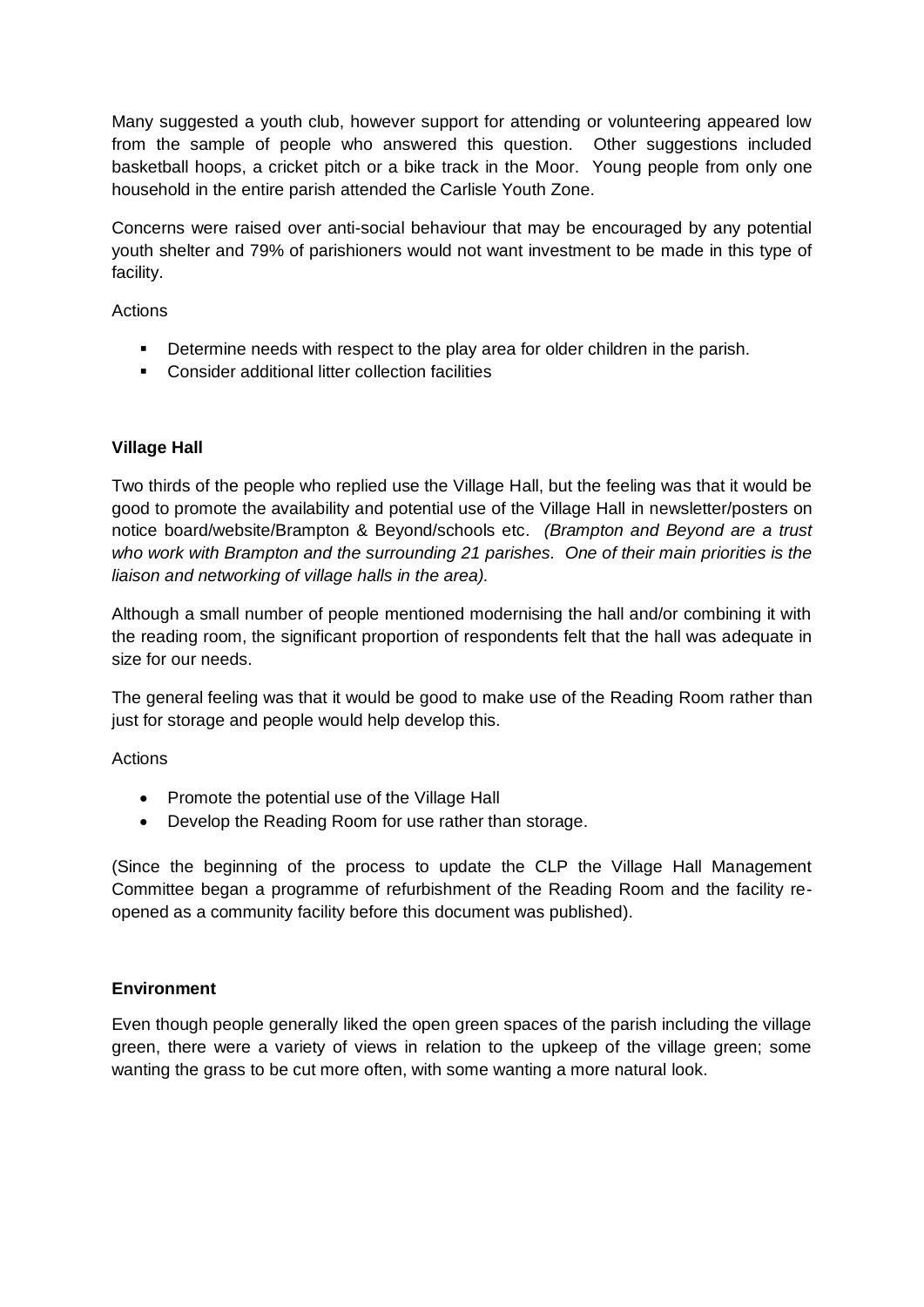

There were issues raised in relation to the controlling of dogs in the play park, along with clearing up dog fouling, and litter generally. This was not a major concern but these things do get noticed when not always dealt with.

Green Energy – the idea of solar panels on the Village Hall seems positive, but this would all depend on cost and the benefits it would bring. Wind power could also be a possibility, although there was less support for this than solar power. The graph below shows the support for alternative energy minus the number against.



#### **Figure 4: Distribution of Support for Different Alternative Energy Supplies**

Parishioners generally did not want more flowers around the Parish, and the possibility of entering Cumbria in Bloom was not generally supported. While some people were prepared to get involved, or help look after a certain large plant pot/area/hanging baskets the majority were not prepared to make the effort to support this.

Initiatives to encourage wildlife were seen as a good idea. Species like owls, birds, hedgehogs, butterflies, red squirrels were seen as good to be encouraged. This is linked to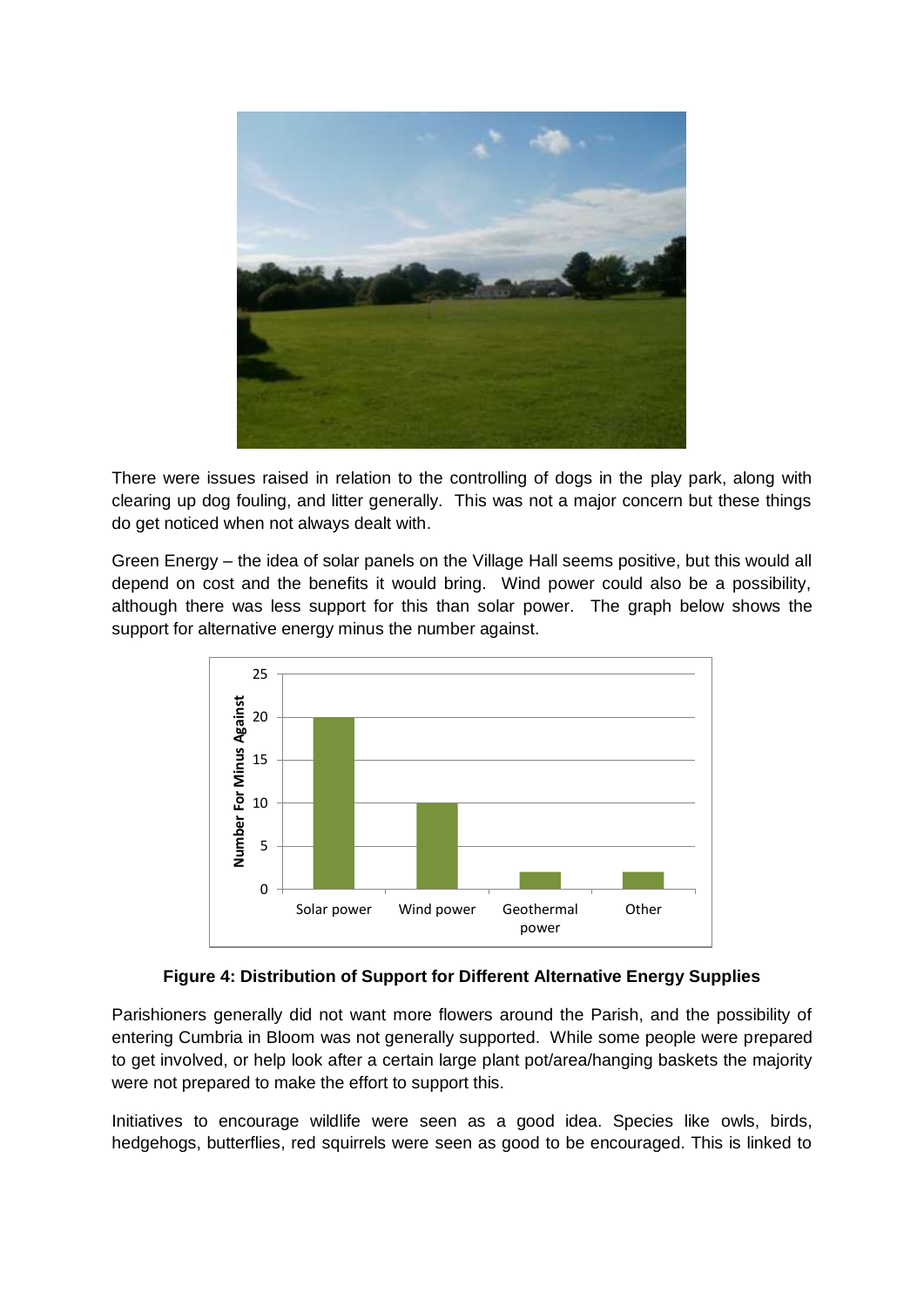the fact that the woodland area (Walton Moor) to the west of the football pitch was popular although it was considered to be a bit wet and boggy at times.

Actions:

- Look at various wildlife initiatives and try to attract even more to the area.
- Investigate solar powered energy for the Village Hall.

#### **Housing**

When asked what type of housing people saw a need for within the Parish the main answers were affordable housing, small starter homes or no extra housing required.



**Figure 5: Requirement for Different Types of Housing**

The majority of people did not have anyone living with them because they could not find their own accommodation and those that did stated the reason was one of price and the solution was affordable housing.

The main reason people had left the Parish was to find work and not because of housing issues. This is borne out by the fact that the percentage of people claiming benefits pertaining to being unemployed in Walton was lower than the average across Cumbria [1].

The Community Right to Build is one of the powers in the Localism Act and gives local people the power to influence the type of development they want through a Neighbourhood Plan. As well as for housing this can be extended to include shops, businesses and other facilities.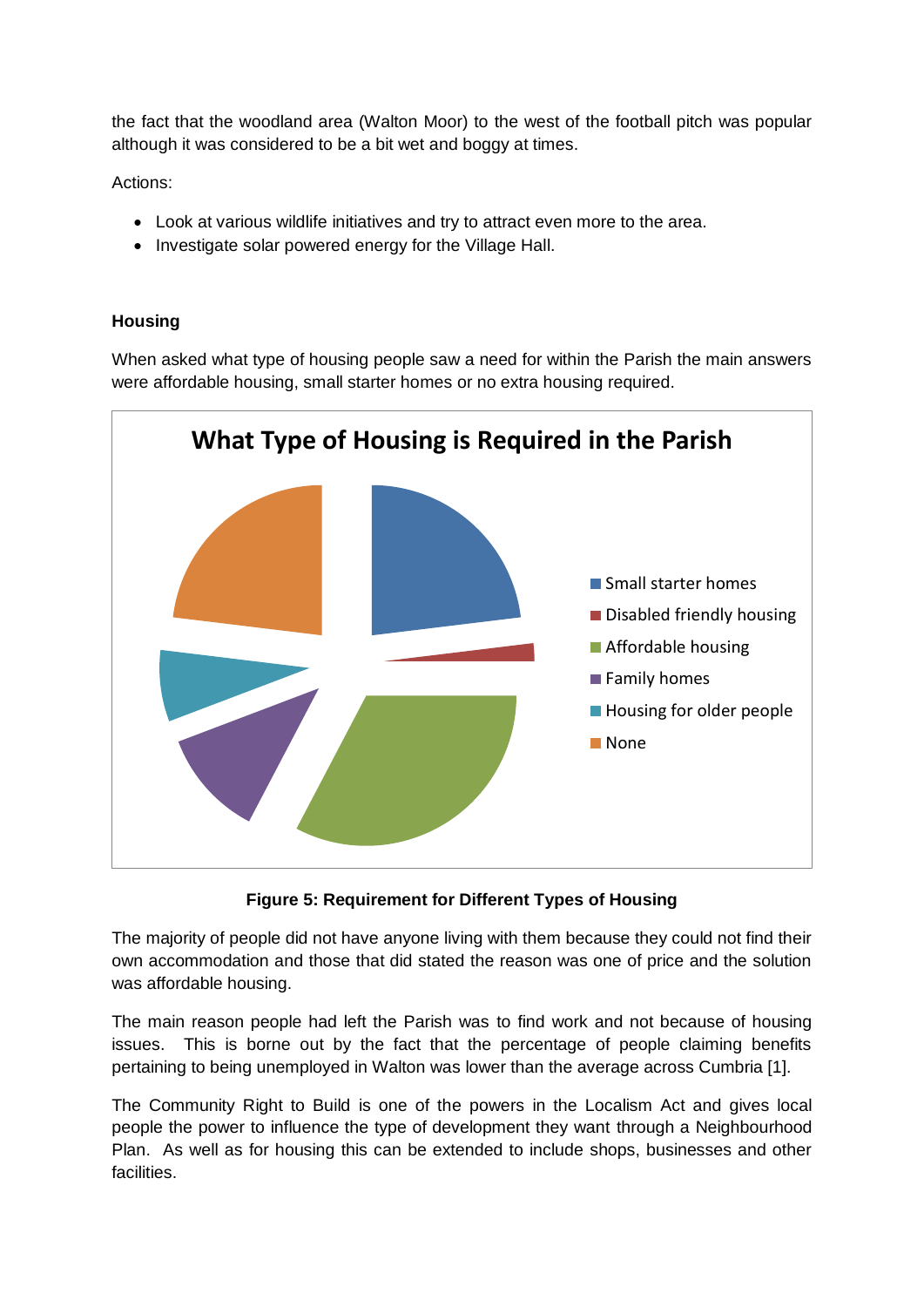Action:

• The Parish Council to investigate housing needs as part of a neighbourhood planning framework.

## **Transport, Highways and Parking**

#### *Bus Service*

Parishioners were questioned about the bus service so that we can help feedback information to travel companies to try and better improve transport links with neighbouring towns. The bus service to Walton is not well supported and 76% of respondents said they **never** use the bus service.



**Figure 6: Number of People who Use the Bus Service**

In fact only one person who responded said they often use it. The reasons for not using the bus centred mainly on the lack of operating times and the fact that the parish is so spread out that one central stop would not serve a large proportion of residents.

When asked if the services were extended then 58% of parishioners would be willing to use them – if services were more frequent and routes were more suitable. This is potentially a tricky situation for the bus companies as if a large proportion of parishioners were still happy to use their car regardless of what times and routes were available then services may not be financially viable.

Action:

The Parish Council to feedback survey results to the bus companies**.**

#### *Rural Wheels*

Rural Wheels is a community based transport scheme where door-to-door transport is provided at a cost of 35pence/mile (correct as of 2012). Users pay for their journeys by a topped-up smartcard and need to book their trips by noon on the day before travel.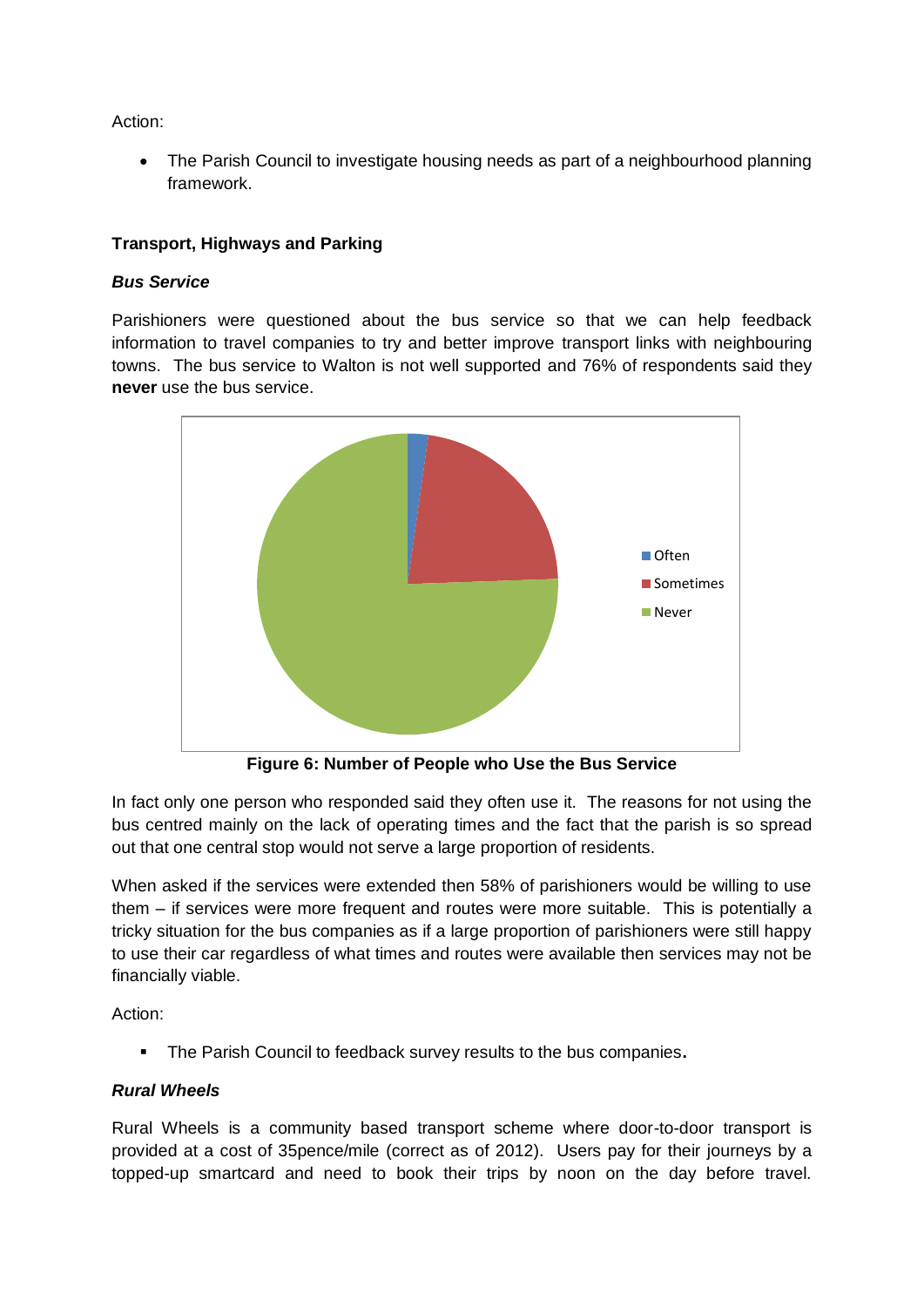Unfortunately, as with the bus service, the facility is not well used with 68% of respondents not using the service. It would however appear that many people do not know about the service and publicity may need to increase.



**Figure 7: Number of People Using Rural Wheels**

Action:

 The Parish Council to provide further information on Rural Wheels and keep publicising regularly.

## *Speeding*

Concerns over speeding are spread throughout the parish with worries about the road from Nickies Hill and Walton Moss featuring in comments, as well as numerous concerns about the 30mph speed limit in the village being regularly broken, particularly by locals. There were mixed views as to how to solve the speeding issue, with a common theme being that speed bumps could be introduced at the three entrances to the Village to alert people to the 30mph change. Others would welcome occasional use of speed boards or a handheld speed indication device (although only two respondents were willing to consider being trained to bring the "Speedwatch" scheme to Walton).

Action:

• The Parish Council to work with the Police and the Highways Agency to investigate the perceived speeding issue and solutions to any such problem.

## *Car Park*

A village car park appeared from our respondents to be a very divided and emotive subject. 54% of respondents said they would favour a village car park.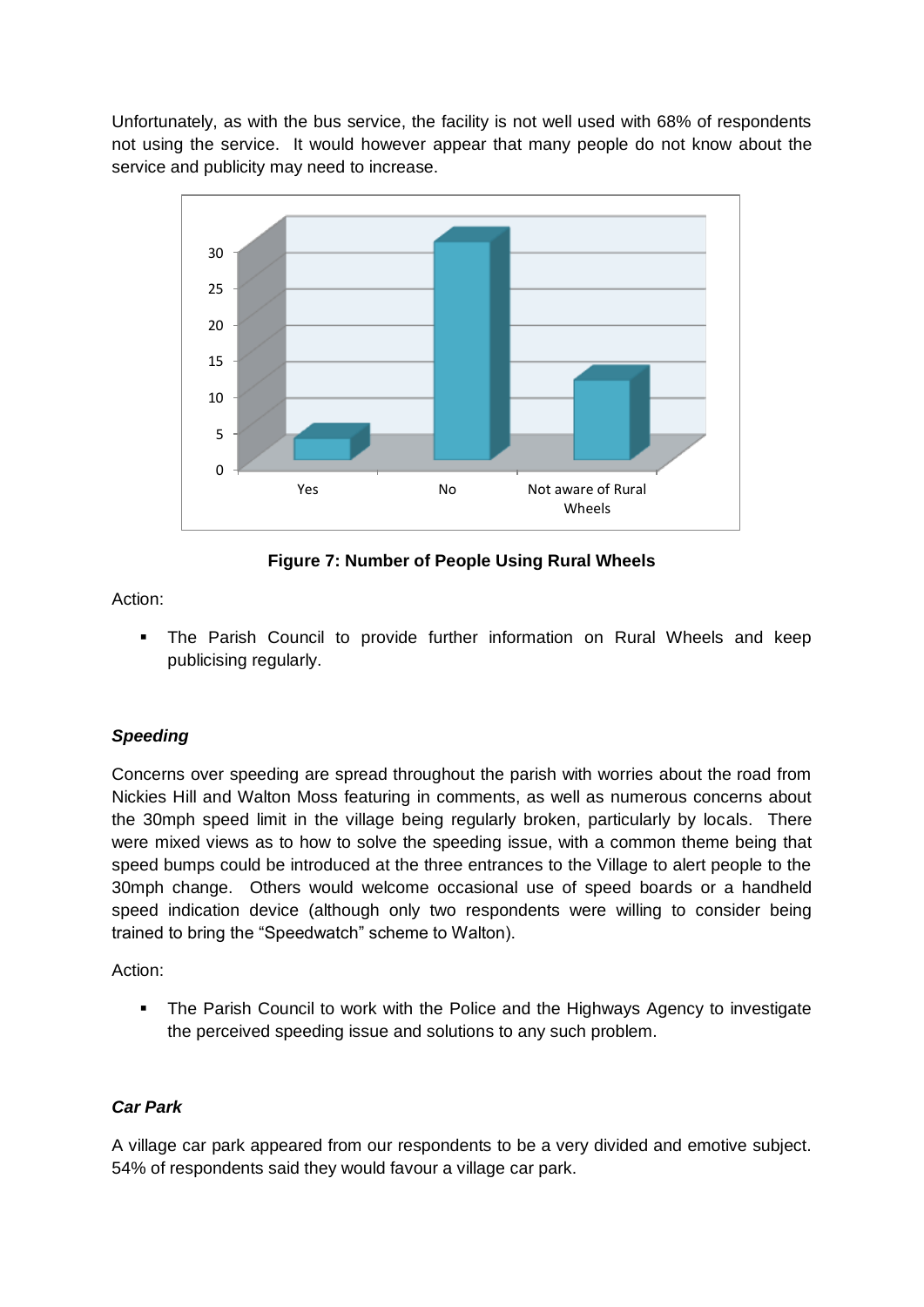

**Figure 8: Distribution of Respondents Wanting a Car Park in Walton Village**

For those that did support a car park the most favoured locations were:

- In front of the Church
- Opposite the Hall (adjacent to Rose House)
- On the periphery of the Village
- Beside the Reading Room

Many other locations were suggested however feelings ran very strongly in the survey that any car park should not compromise the Village Green – with some suggesting parking layby's or an area only one car deep rather than a large parking area. Many felt very strongly that tarmac should not be used. Most felt that it would be walkers and Hall/Church users using the car park rather than locals.

The difficulty moving forward with any car park, asides from the fact almost half of respondents would not support it, is that two-thirds of parishioners would not be willing to financially contribute towards a car park either through fund-raising or through an increased precept. Views to alternatives, such as double yellow lines in designated areas were equally indecisive.

Action:

 The Parish Council to work with the Village Hall Management Committee and Church Committee to undertake a parking study to find out user needs before any further progress is determined.

Other priorities in highways issues to be taken forward are:

- Mud on roads
- Heavy vehicles
- Poor signage/road markings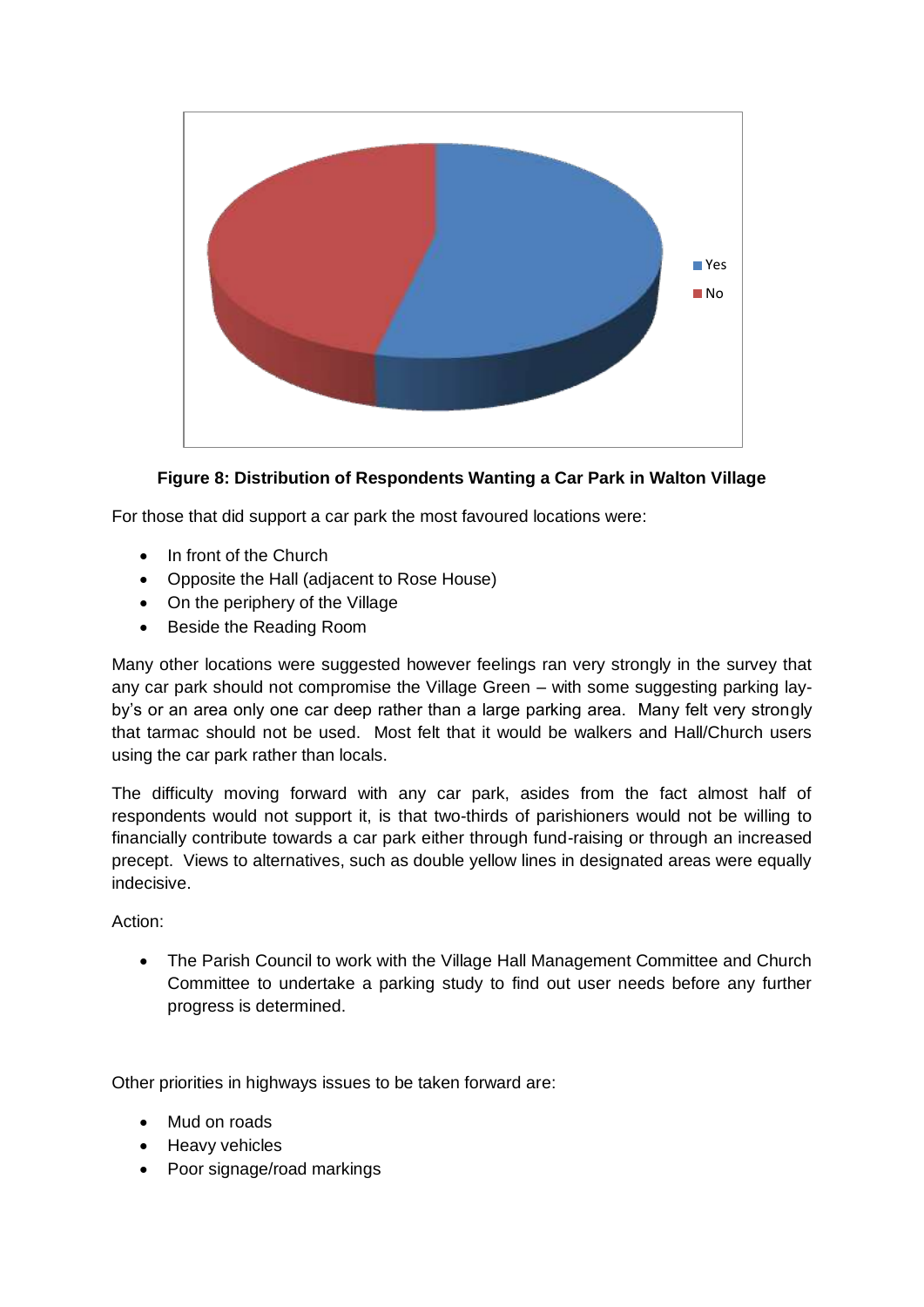

**Figure 9: Other Highways Issues**

## **Recycling**

The recycling collections by Carlisle City Council are thought overwhelmingly to be a good thing for people who get their recycling collected. For households in the outer lying areas who do not have house to house collections this is a matter for irritation and annoyance that they are being penalised by living away from the village.

The Parish is in support of keeping the recycling centre in Brampton open. This facility is run by the City Council and has been under threat so it would be wise to keep an eye on developments and correspond where and when necessary.

In addition the recycling facility located at the Village Hall is supported by over six times more people than are against it. There were several comments about the size of the paper and cardboard recycling bins with the bins being full on a regular basis.

Actions:

- The outlying properties do not receive recycling collections and the City Council can be lobbied for the desire for collections.
- The recycling bins in the village could be emptied more often, or larger bins provided, but the area would need to be kept tidy.

#### **Tourism**

The majority of respondents (75%) who expressed an opinion thought that tourism was important to the Parish although the active promotion of tourism was less favoured with only half the responses thinking that promoting tourism should be improved. This provides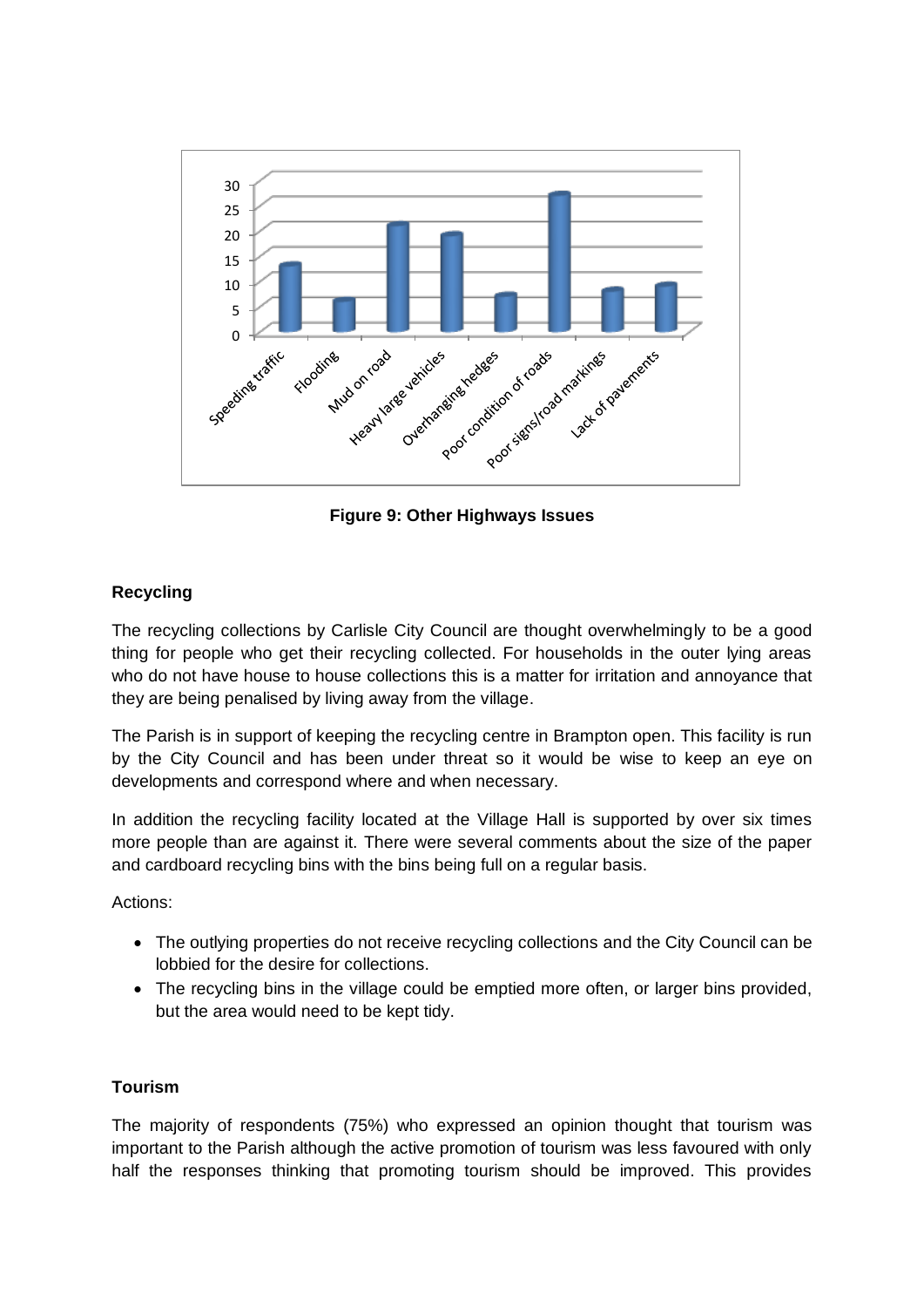conflicting information with tourism overwhelmingly thought to be important but promoting not considered important. It is not clear how tourism should be encouraged if it is not actively promoted.

Ideas were provided for promoting tourism. The following ideas had support from the majority of respondents who favoured promoting tourism:

- Public Toilets
- Tea Room
- Public House
- Post Office
- Village Shop
- Local information such as History Boards

The idea of the development of picture postcards received a mixed response with an approximate 50:50 split for and against.



**Figure 10: Services/Facilties/Items Wanted by the Community**

Other suggestions for promoting tourism included advertising through tourist offices, websites and existing tourist literature such as Hadrian's Wall Tourist Guide.

The main deficiencies with respect to tourism identified were a public house and a bus service to Brampton.

Action

- Investigate the provision of local information (through boards and postcards)
- Parish Council to provide support to parish facilities (e.g. tea room, post office and any potential public house and village shop)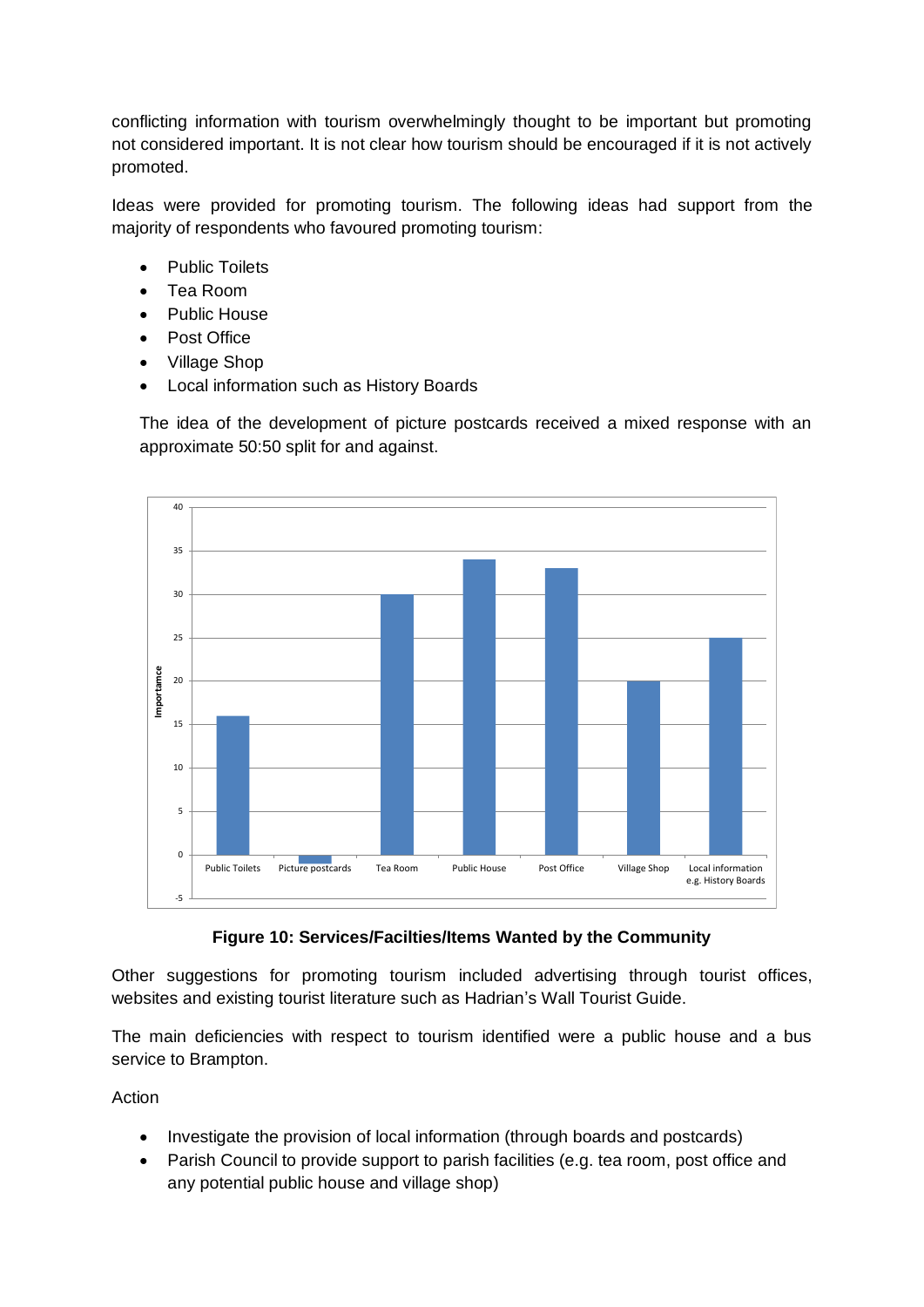# **Crime**

The majority of people who responded feel safe in the Parish. This is because the parish is remote and people have lived in the area for a long time and know their neighbours. While over half of people are not involved in Cumbria Community Messaging the fact that people know their neighbours and look out for each other works in a similar way to the Community Messaging scheme. (*Cumbria Community Messaging Scheme managed by the Cumbria Neighbourhood Watch Association (CNWA), offers People and Communities across Cumbria the means to receive information from Agencies in the County tailored to their particular preferences for content, priority and means of communication. It is a web based system and registration is quick, simple and completely free. There are no contracts, costs or obligations of any kind. Alerts are received by phone, text or email).*

The main concerns are from unsolicited callers with few cases of theft and vandalism noted.

The majority of people did not know the Police Community Support Officer (PCSO). It was thought that the improving the profile of the Police Community Support Officer would be beneficial. The same was true for promoting Community Watch schemes including the online service.

Action

 Provide information in the newsletter; contact details of the PCSO and Community Watch Schemes

## **Technology**

The vast majority of the Parish have at least one computer in their premises (83.7%) which show how much of an essential they have become. The same percentage have internet connection (presumably those who don't have a computer therefore don't have internet) and they find the connection reasonable, but when compared to the more urban areas, it is poor. Residents would consider paying for a better service once they know the price and how the improvements compare.

Action

 Keep an eye on Connecting Cumbria and support the Broadband Champion. Possibly look at other options for the area and be proactive.

## **Our Parish**

In the main the majority of people are very happy with our parish. You loved the Greens, the trees, the quiet and peaceful location and the friendliness of our community. Support for the tea room was high and the lack of crime in the parish was a positive factor for the majority.

There is, however, some improvements that parishioners would like to see. The main one being a Public House. By far this was the most mentioned topic when you were asked what you would change in the parish.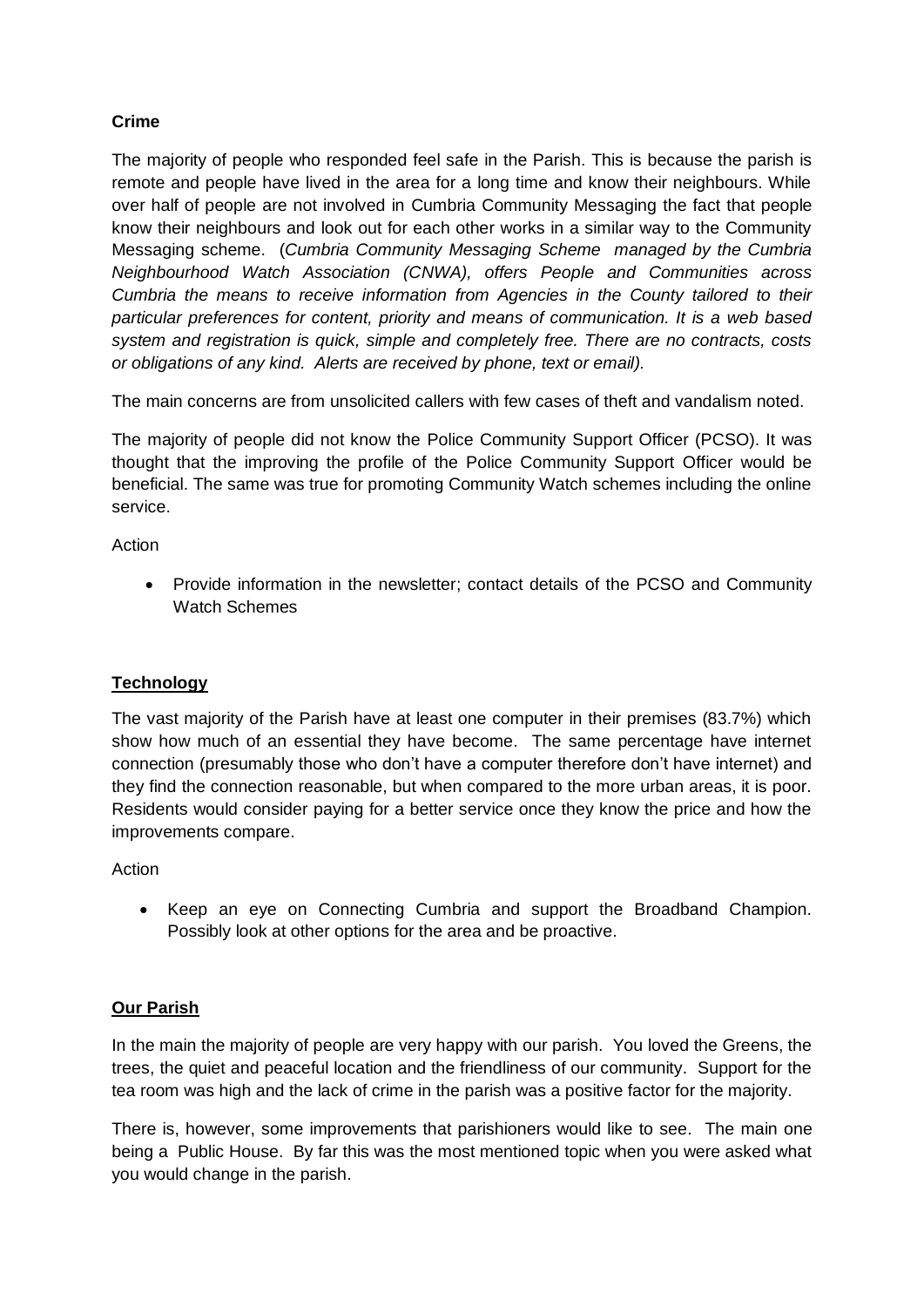There were notable other projects that could be taken forward by the Parish Council or other groups. Many of those have already been mentioned in other topic areas and they include:

- Cattle grids on Walton Moss
- Greater use of the Village Hall and Reading Room
- Increased social cohesiveness
- Better broadband
- Better parking at the village hall and church
- Keeping areas of the village tidier

#### *Action:*

- The Parish Council to continue to work with the Save our Pub group.
- The Parish Council to support projects of benefit to the Parish as required.

#### **Parish Council**

The Parish Council are generally thought to be doing a good job and providing a good service to the Parish. Areas where improvements were suggested included:

- Provide a more personal involvement/communication including a drop in surgery.
- Provide more information on events through the newsletter, web site or noticeboards

The newsletter and web site were seen as positive and providing information for the community although it was noted that more local information could be provided. In particular the newsletter was seen as providing good information and a third of respondents said they would be prepared to provide an article for the newsletter.

Although three times more people use the Parish Council web site than do not, there was an overwhelming response that the precept should not be increased to fund an improved Parish Council web site.

The Parish Council are asked to make donations to different external organisations on a regular basis. When asked if whether donations should be restricted on a geographical basis, there was a split response between making donations to organisations located in the Parish or consider all donation requests. Less people did not want donations made at all.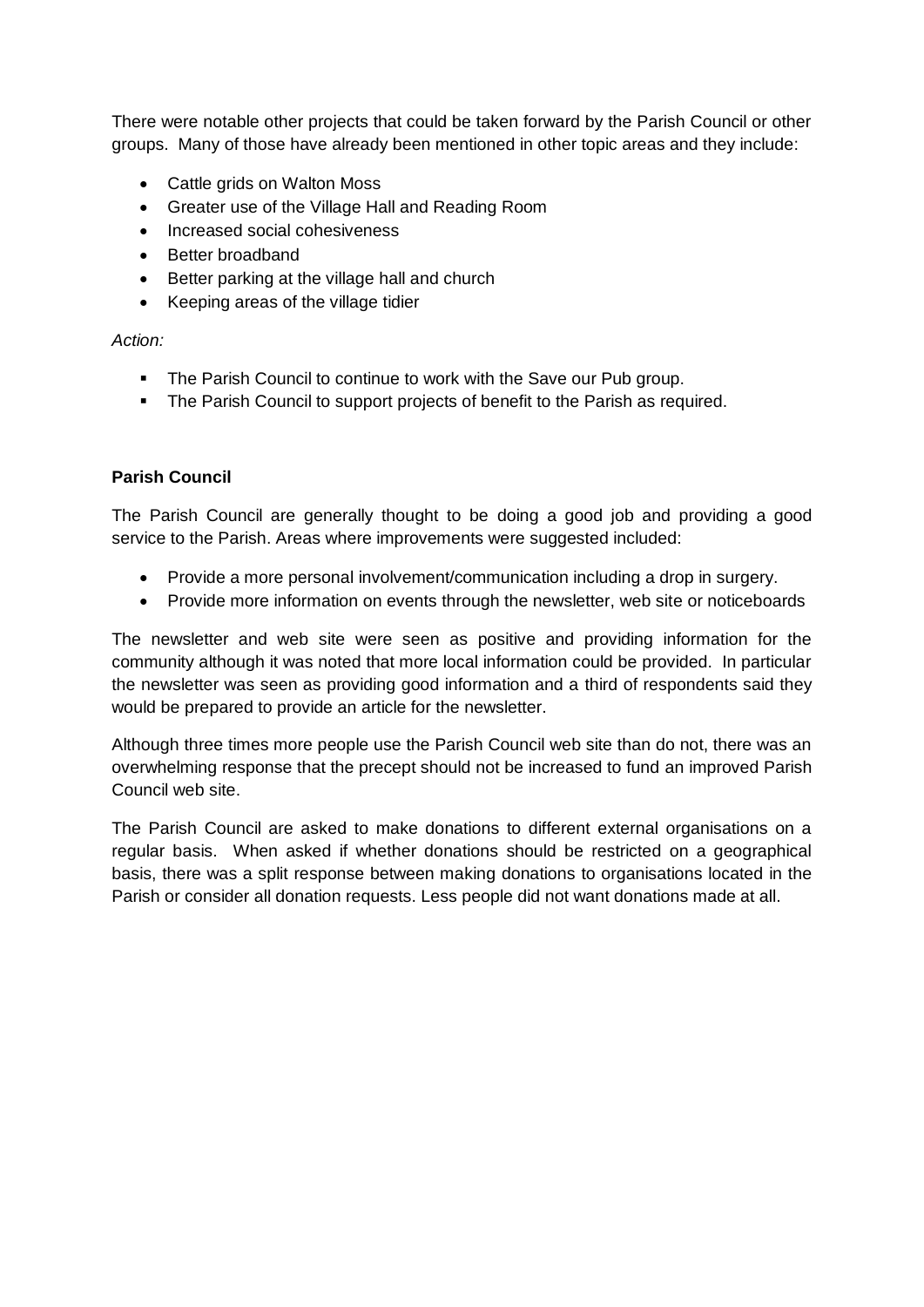

# **Figure 11: Distribution Showing Where Respondents Think Parish Donation Should Be Spent**

Action:

- Parish Council to continue with regular newsletters
- Parish Council to maintain website
- Councillor and Clerk Surgeries to be made available for one-to-one consultations with parishioners
- Parish Council to adopt set donation criteria

## **Summary and Actions**

Overall the majority of the people responding were happy with the Parish. In particular the rural nature of the Parish with the greens and undeveloped areas and the friendliness of people and the community spirit. The main issue was the lack of a Public House in the Parish.

The main actions from the consultation are summarised in the table below together with each action ranked with a level of importance; High, Medium or Low.

The actions will be passed on to the Parish Council for review, adoption and implementation.

In the table the following abbreviations are used:

PC = Parish Council

VHMC – Village Hall Management Committee

PAG – Play Area Group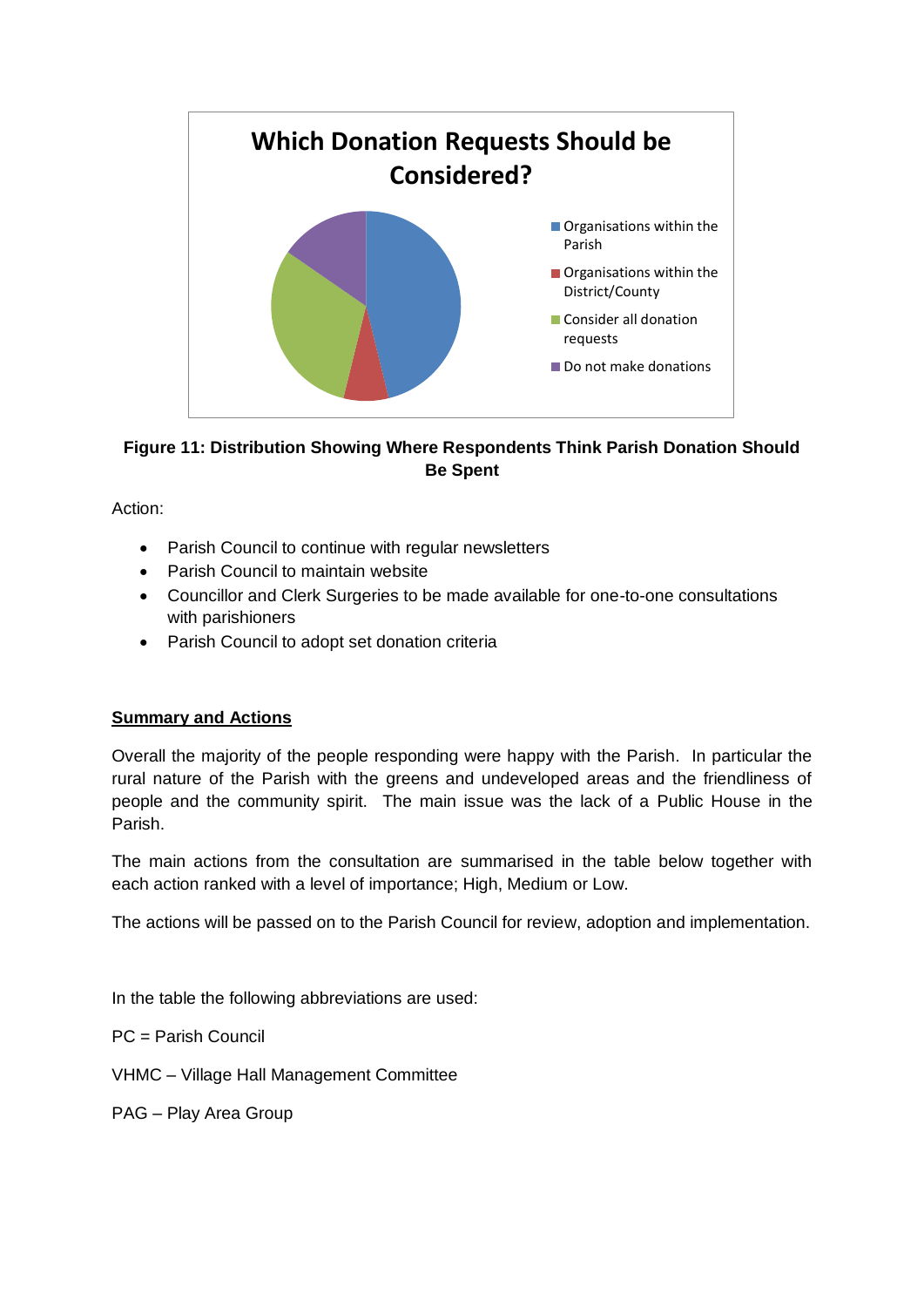| <b>Action</b>                                                                                                                                                               | <b>Priority</b> | Lead group                                            |
|-----------------------------------------------------------------------------------------------------------------------------------------------------------------------------|-----------------|-------------------------------------------------------|
| Continue with social events but reach out further to the wider<br>community to include different ages and activities                                                        | н               | <b>Walton Village Hall</b><br><b>Social Committee</b> |
| Determine needs with respect to play area for older children<br>in the parish.                                                                                              | M               | PAG/PC                                                |
| Promote the potential use of the Village Hall (using<br>newsletter/website)                                                                                                 | M               | <b>VHMC/PC</b>                                        |
| Develop the Reading Room for use rather than storage.                                                                                                                       | н               | <b>VHMC</b>                                           |
| Feedback information on bus service to the bus companies.                                                                                                                   | L               | <b>PC</b>                                             |
| Provide further information on Rural Wheels and keep<br>publicising regularly.                                                                                              | L               | <b>PC</b>                                             |
| Work with the Police and the Highways Agency to investigate<br>the perceived speeding issue and solutions to any such<br>problem.                                           | н               | <b>PC</b>                                             |
| Review parking arrangements and undertake a parking study<br>to find out user needs before any further progress is<br>determined.                                           | M               | PC/VHMC/Church                                        |
| Feedback to Highways the following on-going issues in the<br>Parish:<br>Mud on roads<br>Heavy vehicles<br>Poor signage/road markings                                        | L               | PC                                                    |
| Lobby City Council on behalf of outlying properties who do<br>not receive recycling collections and have a desire for the<br>service to be extended to them.                | н               | PC                                                    |
| Review the requirement for and if necessary make<br>arrangements for larger recycling bins in village; more<br>frequent emptying of existing bins or tidying the area       | M               | PC                                                    |
| Consider wildlife initiatives and try to attract even more<br>wildlife to the area (e.g. install animal boxes to attract owls,<br>butterflies, red squirrels).              |                 | <b>PC</b>                                             |
| Look at ways to promote tourism to the Parish.                                                                                                                              | L               | <b>PC</b>                                             |
| Work to provide better broadband to the Parish.                                                                                                                             | M               | PC                                                    |
| PC to provide a more personal involvement/communication<br>including a drop in surgery.                                                                                     | M               | <b>PC</b>                                             |
| Provide more information on events and meetings through<br>the newsletter, web site or noticeboards.                                                                        | н               | PC                                                    |
| The Parish Council to continue to work with the Save our Pub<br>group and to provide support to other parish facilities such as<br>the Post Office and Tea Room.            | н               | <b>PC</b>                                             |
| Consider additional litter collection facilities.                                                                                                                           | L               | PC                                                    |
| Reduce dog fouling by working with the Dog Enforcement<br>Officer; consider appointing Parish Representatives and<br>introduce PC led-schemes to encourage waste collection | н               | <b>PC</b>                                             |
| Provide contact details for Police Community Support Officers<br>regularly in newsletter and on noticeboards/website.                                                       | L               | PC                                                    |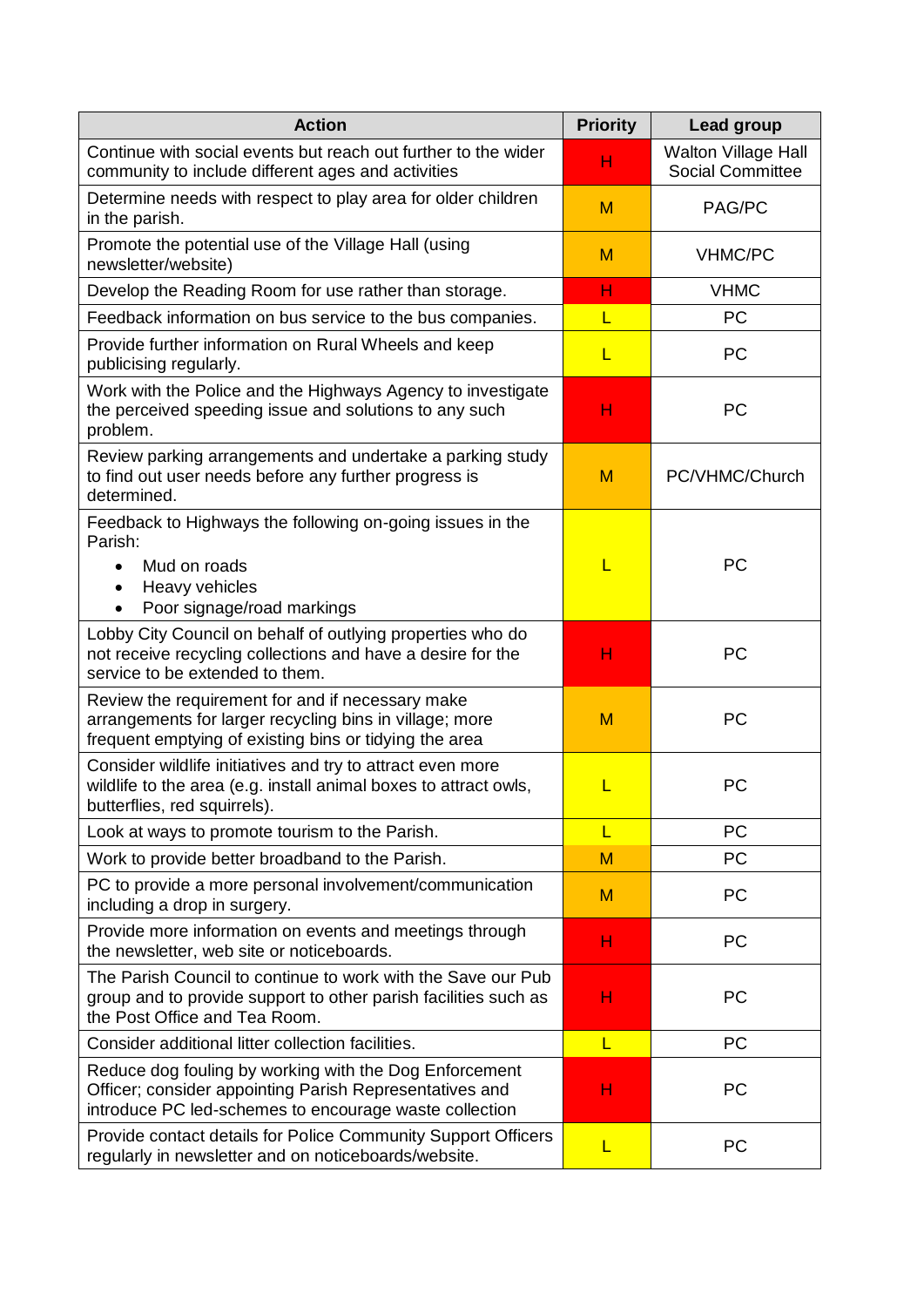#### **References**

- [1] Information provided from the National Archives under Open Government Licence for public sector information, www.nationalarchives.gov.uk/doc/open-government-licence
- [2] Parish profile for Walton (Parish), Final Report v1.1, prepared by Action for Communities in Rural Communities (ACRE), March 2011.

| <b>Original Task</b>                                           | Original<br><b>Action Group</b> | Original<br><b>Priority</b> | Progress to May 2013 and Action if<br>Appropriate |  |
|----------------------------------------------------------------|---------------------------------|-----------------------------|---------------------------------------------------|--|
| More social activities                                         | <b>Focus Group</b>              | High                        | Superseded by new CLP                             |  |
| Improve play area                                              | <b>Focus Group</b>              | High                        | Achieved                                          |  |
| More social events of all types<br>for all ages                | <b>Focus Group</b>              | High                        | Superseded by new CLP                             |  |
| Village shop                                                   | <b>Focus Group</b>              | High                        | Superseded by new CLP                             |  |
| Promote the village to increase<br>visitor numbers             | <b>Focus Group</b>              | High                        | Superseded by new CLP                             |  |
| Increase size of notice board                                  | <b>Parish Council</b>           | High                        | Achieved.                                         |  |
| Maintain & preserve village<br><b>Green and nature reserve</b> | <b>Focus Group</b>              | <b>High</b>                 | On-going                                          |  |
| <b>Extend Village Hall</b>                                     | <b>Focus Group</b>              | <b>High</b>                 | To be considered.                                 |  |
| Improve Reading Room to allow<br>use                           | <b>Focus Group</b>              | High                        | Achieved.                                         |  |
| Improve public transport                                       | Parish Council                  | High/                       | Superseded by new CLP                             |  |
|                                                                |                                 | Med                         |                                                   |  |
| Youth Club / set up youth group                                | <b>Focus Group</b>              | High                        | Unsuccessful Attempt at Formation                 |  |
| Neighbourhood Watch                                            | <b>Parish Council</b>           | High                        | Already Established at time.                      |  |
| Parish newsletter                                              | <b>Focus Group</b>              | Med/                        | Achieved.                                         |  |
|                                                                |                                 | High                        |                                                   |  |
| Reduce the speed through the<br>Village and on other           | Parish Council                  | Med/                        | Superseded by new CLP                             |  |

#### **Appendix A: Review of Parish Plan 2007**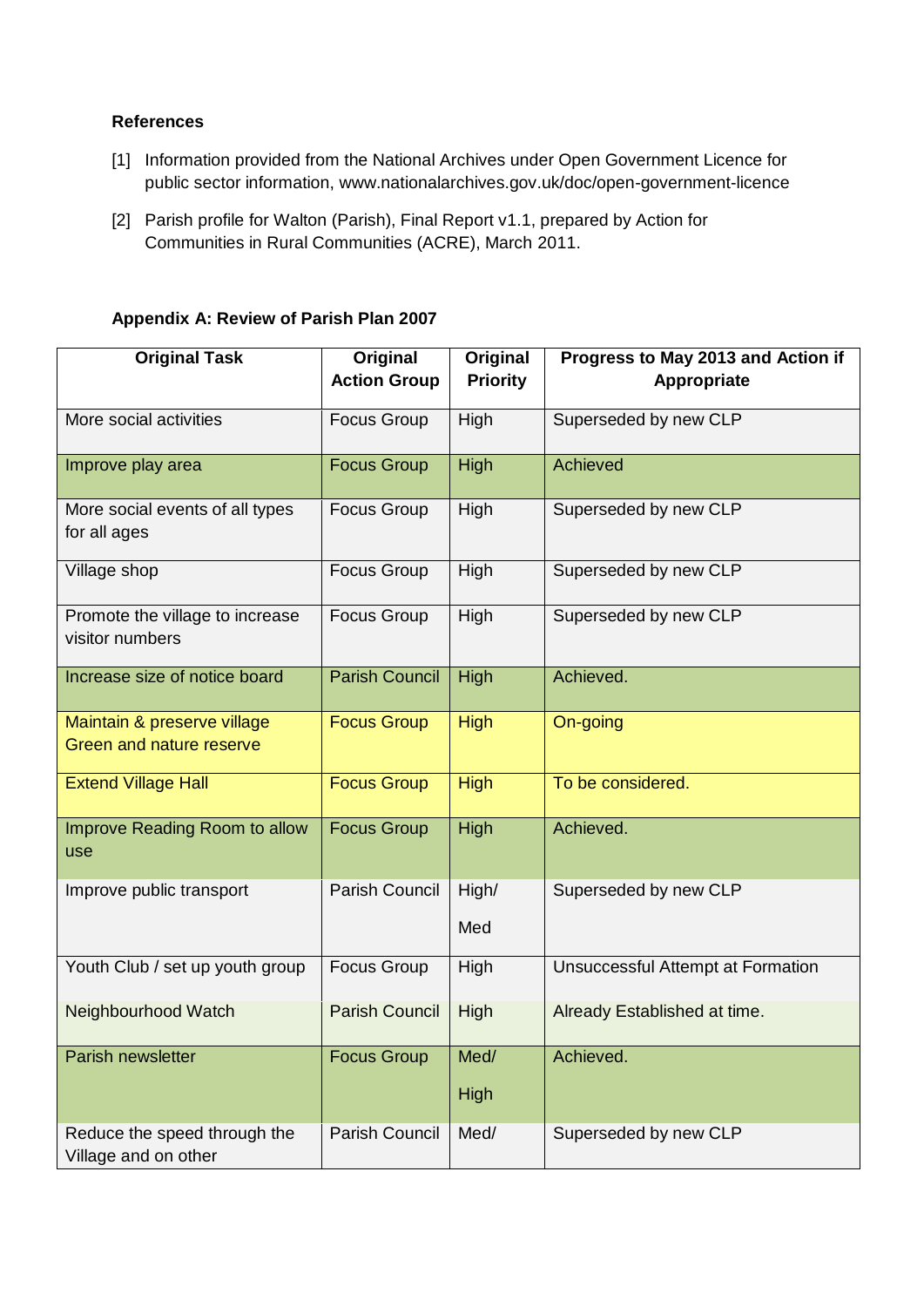| roads/improve road safety                                                      |                                  | High          |                                  |
|--------------------------------------------------------------------------------|----------------------------------|---------------|----------------------------------|
| Storyboards/history of the Parish                                              | <b>Focus Group</b>               | Med           | Superseded by new CLP            |
| Mark the footpaths clearly &<br>provide maps & guides                          | <b>Focus Group</b>               | <b>Med</b>    | To be considered.                |
| Set up Children's Club                                                         | <b>Focus Group</b>               | Medium        | No action. Toddler group ceased. |
| Provide more information about<br>the Parish, such as postcards or<br>leaflets | <b>Focus Group</b>               | Medium        | Superseded by new CLP            |
| Increase number of notice<br>boards                                            | <b>Parish Council</b>            | <b>Medium</b> | Achieved.                        |
| Village car park                                                               | Focus<br>Group/Parish<br>Council | Low/Med       | Superseded by new CLP            |
| Education classes, especially<br>local history                                 | <b>Focus Group</b>               | Low/Med       | To be considered.                |
| Recycling facilities for<br>cardboard, plastic & clothes                       | <b>Parish Council</b>            | Low           | Superseded by new CLP            |
| <b>Wheelie bins</b>                                                            | <b>Parish Council</b>            | Low           | Achieved.                        |
| Parish skip                                                                    | <b>Parish Council</b>            | Low           | No action.                       |
| <b>Public toilet</b>                                                           | <b>Parish Council</b>            | Low           | To be considered.                |
| Develop community website                                                      | <b>Focus Group</b>               | Low           | Achieved.                        |
| Restore old signposts                                                          | <b>Parish Council</b>            | Low           | Achieved.                        |

# **Key to Colour Coding**

Green = Achieved

Grey = Superseded by this new CLP

Yellow = To be considered in the future for inclusion in the Action Plan